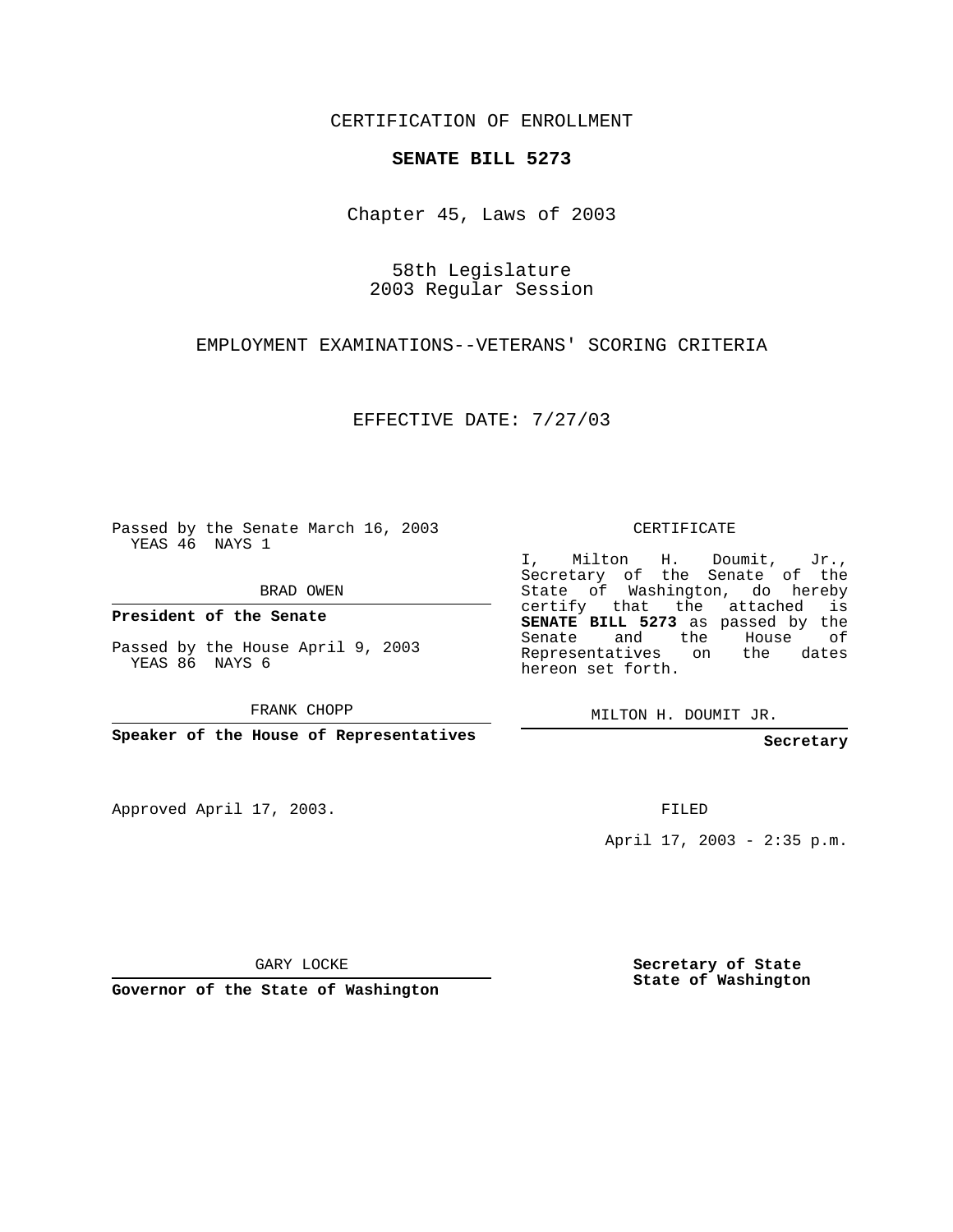## **SENATE BILL 5273** \_\_\_\_\_\_\_\_\_\_\_\_\_\_\_\_\_\_\_\_\_\_\_\_\_\_\_\_\_\_\_\_\_\_\_\_\_\_\_\_\_\_\_\_\_

\_\_\_\_\_\_\_\_\_\_\_\_\_\_\_\_\_\_\_\_\_\_\_\_\_\_\_\_\_\_\_\_\_\_\_\_\_\_\_\_\_\_\_\_\_

Passed Legislature - 2003 Regular Session

## **State of Washington 58th Legislature 2003 Regular Session**

**By** Senators Roach, Winsley, Kastama, Shin, Franklin, Rasmussen, Oke, Swecker, Schmidt, Reardon, West and McCaslin

Read first time 01/21/2003. Referred to Committee on Government Operations & Elections.

 AN ACT Relating to the veterans' scoring criteria in employment examinations; and amending RCW 41.04.010.

BE IT ENACTED BY THE LEGISLATURE OF THE STATE OF WASHINGTON:

 **Sec. 1.** RCW 41.04.010 and 2002 c 292 s 4 are each amended to read as follows:

 In all competitive examinations, unless otherwise provided in this section, to determine the qualifications of applicants for public offices, positions or employment, the state, and all of its political subdivisions and all municipal corporations, shall give a scoring criteria status to all veterans as defined in RCW 41.04.007, by adding to the passing mark, grade or rating only, based upon a possible rating of one hundred points as perfect a percentage in accordance with the following:

 (1) Ten percent to a veteran who served during a period of war or in an armed conflict as defined in RCW 41.04.005 and does not receive military retirement. The percentage shall be added to the passing mark, grade, or rating of competitive examinations until the veteran's first appointment. The percentage shall not be utilized in promotional examinations;